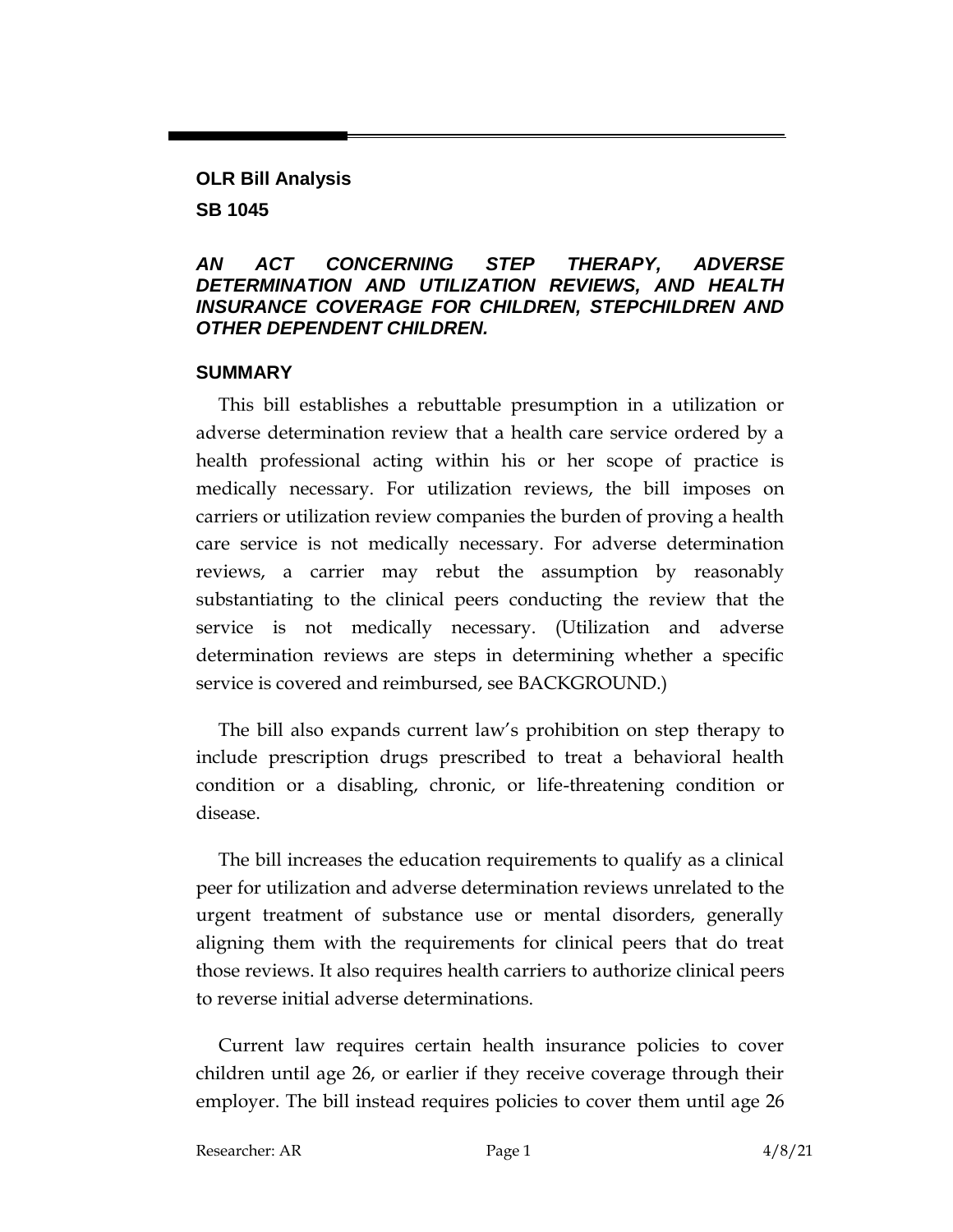regardless of whether they have coverage through their employer, and it extends this requirement to stepchildren and other dependent children.

EFFECTIVE DATE: January 1, 2022

## **§§ 3 & 4 — STEP THERAPY**

Step therapy is a protocol establishing the sequence for prescribing drugs for specific medical conditions that generally requires patients to try less expensive drugs before higher cost drugs. The bill prohibits health insurers from requiring an insured to use step therapy for prescribed drugs to treat a behavioral health condition or a disabling, chronic, or life-threatening condition or disease, provided the drug is prescribed in accordance with federal Food and Drug Administration indications. Current law limits this prohibition to drugs used to treat stage IV metastatic cancer. By law, step therapy cannot be used for longer than 60 days.

## **§§ 1 & 2 — DEPENDENT CHILDREN COVERAGE**

The bill requires certain health insurance policies to cover stepchildren and other dependent children until the policy anniversary date after they turn 26 years old. The provisions apply to fully insured individual and group coverage health insurance policies delivered, issued, renewed, amended, or continued in Connecticut that cover (1) basic hospital expenses; (2) basic medical-surgical expenses; (3) major medical expenses; or (4) hospital or medical services, including those provided under an HMO plan. It also applies to individual health insurance policies that cover (1) limited benefits and (2) accidents only. The bill also eliminates a provision allowing these health plans to terminate coverage for children before they reach age 26 if they become covered through their own employment.

(Because of the federal Employee Retirement Income Security Act (ERISA), state insurance benefit mandates do not apply to self-insured benefit plans.)

## **§ 5 — REQUIREMENTS FOR CLINICAL PEERS**